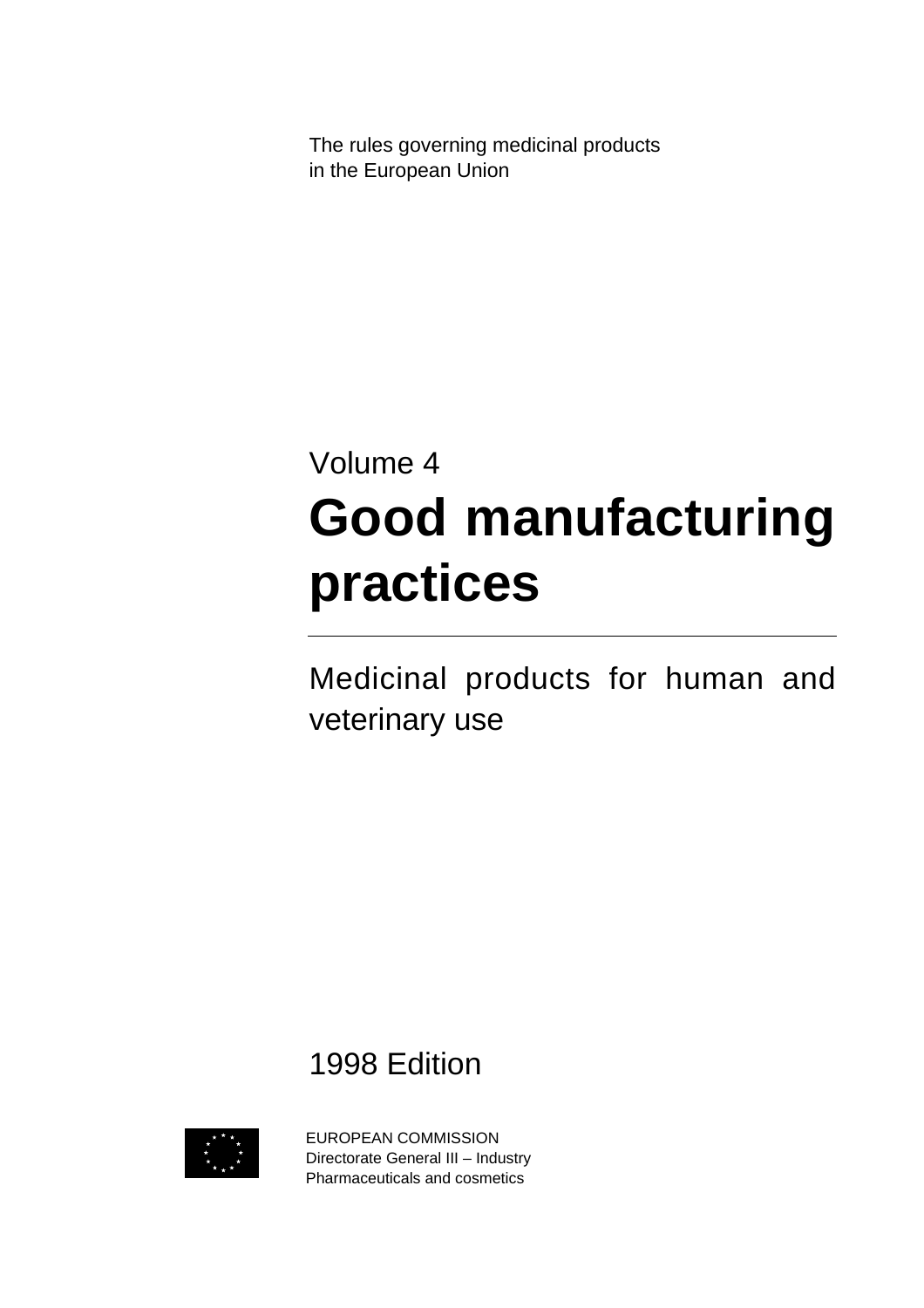### **THE RULES GOVERNING MEDICINAL PRODUCTS IN THE EUROPEAN UNION**

|          | Volume 1 Pharmaceutical legislation             |
|----------|-------------------------------------------------|
|          | Medicinal products for human use                |
| Volume 2 | Notice to applicants                            |
|          | Medicinal products for human use                |
| Volume 3 | <b>Guidelines</b>                               |
|          | Medicinal products for human use                |
|          | Volume 4 Good manufacturing practices           |
|          | Medicinal products for human and veterinary use |
| Volume 5 | Pharmaceutical legislation                      |
|          | Veterinary medicinal products                   |
| Volume 6 | Notice to applicants                            |
|          | Veterinary medicinal products                   |
| Volume 7 | Guidelines                                      |
|          | Veterinary medicinal products                   |
|          | Volume 8 Maximum residue limits                 |
|          | Veterinary medicinal products                   |
| Volume 9 | Pharmacovigilance                               |
|          | Medicinal products for human and veterinary use |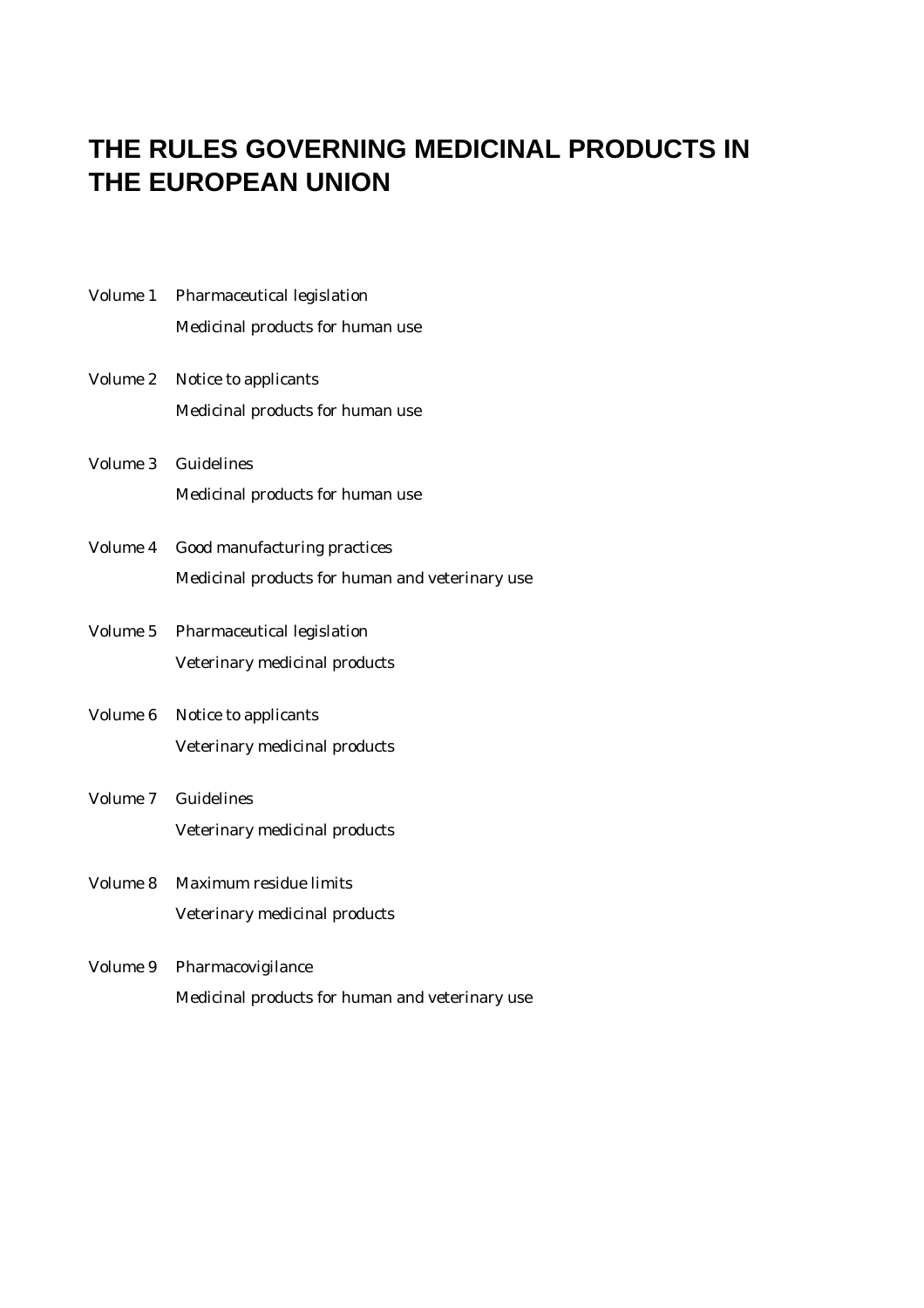#### **FOREWORD**

The Pharmaceutical Industry of the European Community maintains high standards of Quality Assurance in the development, manufacture and control of medicinal products. A system of Marketing Authorisations ensures that all medicinal products are assessed by a Competent Authority to ensure compliance with contemporary requirements of safety, quality and efficacy. A system of Manufacturing Authorisations ensures that all products authorised on the European market are manufactured only by authorised manufacturers, whose activities are regularly inspected by the Competent Authorities. Manufacturing Authorisations are required by all pharmaceutical manufacturers in the European Community whether the products are sold within or outside of the Community.

Two directives laying down principles and guidelines of good manufacturing practice (GMP) for medicinal products were adopted by the Commission in 1991, the first for medicinal products for human use (Directive 91/356/EEC), the second one for veterinary use (Directive 91/412/EEC). Detailed guidelines in accordance with those principles are published in the Guide to Good Manufacturing Practice which will be used in assessing applications for Manufacturing authorisations and as a basis for inspection of manufacturers of medicinal products.

The principles of GMP and the detailed guidelines are applicable to all operations which require the authorisation referred to in Article 16 of Directive 75/319/EEC and in Article 24 of Directive 81/851/EEC as modified. They are also relevant for all other large scale pharmaceutical manufacturing processes, such as that undertaken in hospitals, and for the preparation of products for use in clinical trials.

All Member States and the Industry itself are agreed that the GMP requirements applicable to the manufacture of veterinary medicinal products are the same as those applicable to the manufacture of medicinal products for human use. Certain detailed adjustments to the GMP guidelines are set out in two annexes specific to veterinary medicinal products and to immunological veterinary medicinal products.

The Guide is presented in chapters, each headed by a principle. Chapter 1 on Quality Management outlines the fundamental concept of Quality Assurance as applied to the manufacture of medicinal products. Thereafter each chapter has a principle outlining the Quality Assurance objectives of that chapter and a text which provides sufficient detail for manufacturers to be made aware of the essential matters to be considered when implementing the principle.

In addition to the general matters of Good Manufacturing Practice outlined in the 9 chapters of this guide, a series of annexes providing detail about specific areas of activity is included. For some manufacturing processes, different annexes will apply simultaneously (e.g. annex on sterile preparations and on radiopharmaceuticals and/or on biological medicinal products).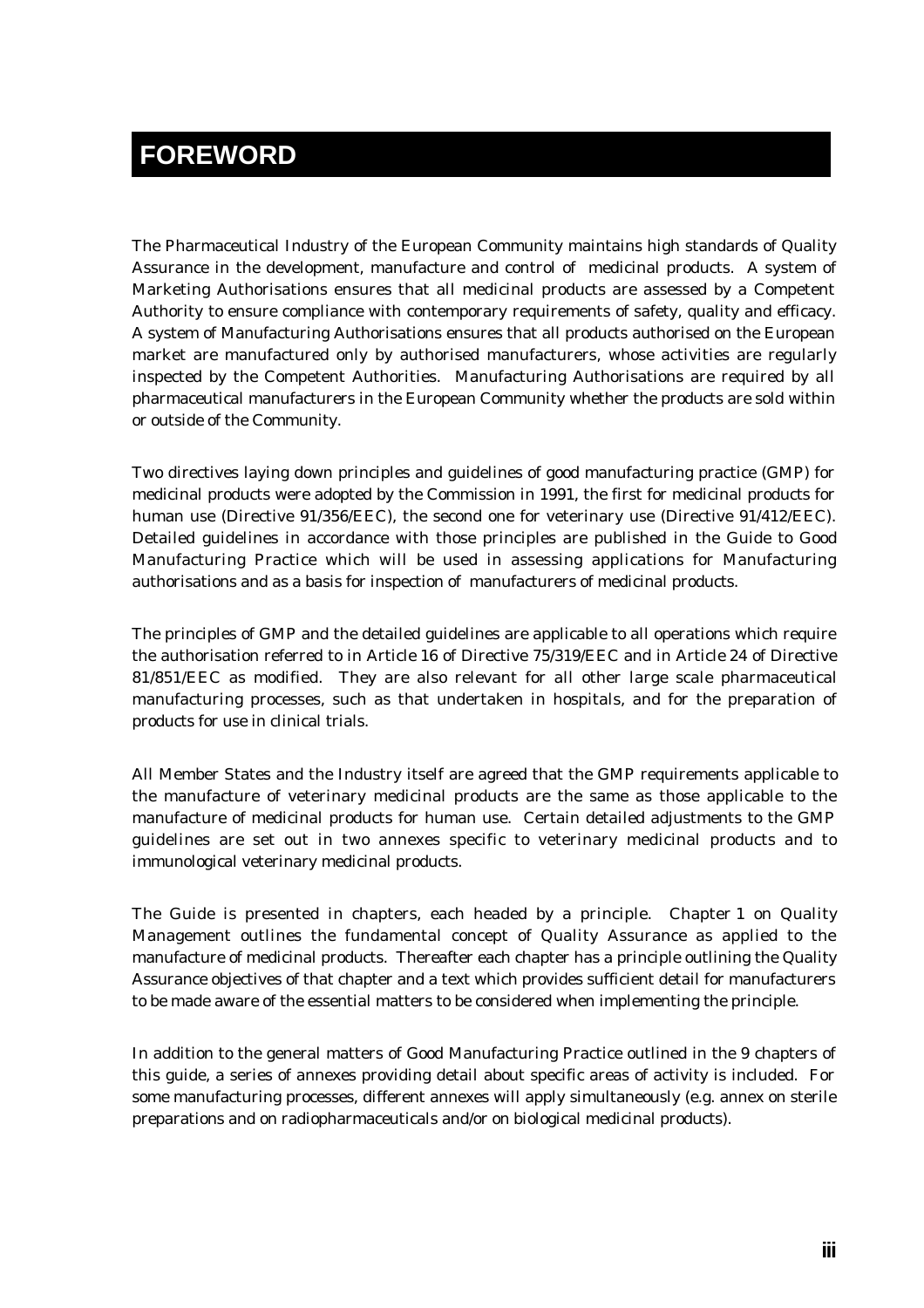A glossary of some terms used in the Guide has been incorporated after the annexes.

The first edition of the Guide was published in 1989, including an annex on the manufacture of sterile medicinal products.

The second edition was published in January 1992; including the Commission Directives 91/356 of 13 June 1991 and 91/412 of 23 July 1991 laying down the principles and guidelines on good manufacturing practice for medicinal products for human use as well as for veterinary medicinal products. The second edition also included 12 additional annexes.

The basic requirements in the main guide have not been modified. 14 annexes on the manufacture of medicinal products have been included in this third edition.

Annex 1 on the manufacture of sterile medicinal products has been modified. Annex 13 on the manufacture of investigational medicinal products, which was not included in the second edition of the Guide, has been modified and included in this version. Annex 14 on the manufacture of products derived from human blood or human plasma, which was not included in the second edition of the Guide, has been included in this version and a revision is scheduled for 1998.

The Guide is not intended to cover security aspects for the personnel engaged in manufacture. This may be particularly important in the manufacture of certain medicinal products such as highly active, biological and radioactive medicinal products, but they are governed by other provisions of Community or national law.

Throughout the Guide it is assumed that the requirements of the Marketing Authorisation relating to the safety, quality and efficacy of the products, are systematically incorporated into all the manufacturing, control and release for sale arrangements of the holder of the Manufacturing Authorisation.

The manufacture of medicinal products has for many years taken place in accordance with guidelines for Good Manufacturing Practice and the manufacture of medicinal products is not governed by CEN/ISO standards. Harmonised standards as adopted by the European standardisation organisations CEN/ISO may be used at industry's discretion as a tool for implementing a quality system in the pharmaceutical sector. The CEN/ISO standards have been considered but the terminology of these standards has not been implemented in this third edition of the Guide.

It is recognised that there are acceptable methods, other than those described in the Guide, which are capable of achieving the principles of Quality Assurance. The Guide is not intended to place any restraint upon the development of any new concepts or new technologies which have been validated and which provide a level of Quality Assurance at least equivalent to those set out in this Guide.

It will be regularly revised.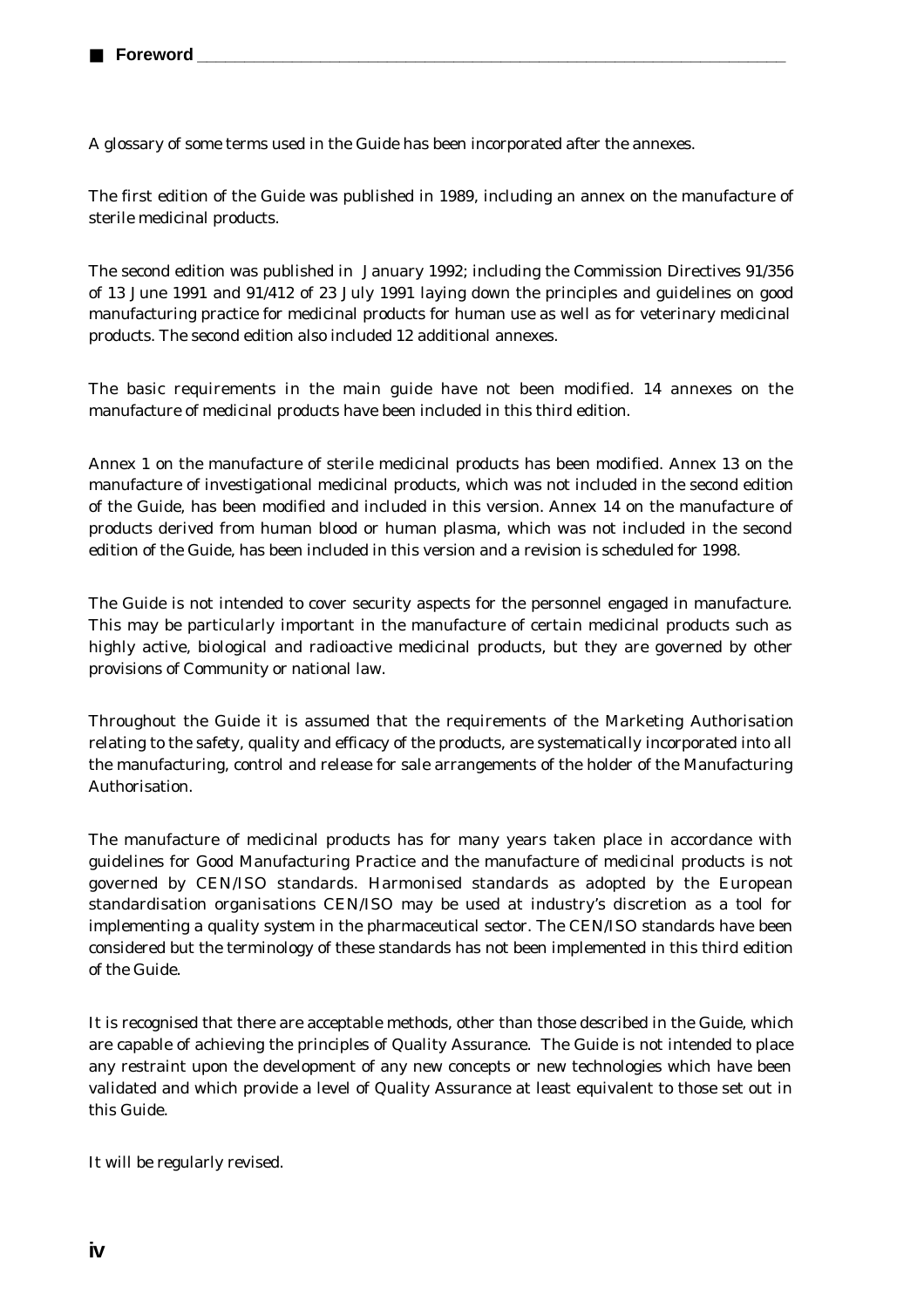## **TABLE OF CONTENTS**

| Commission Directive 91/356/EEC of 13 June 1991 laying down the principles and<br>guidelines of good manufacturing practice for medicinal products for human use |  |  |  |  |
|------------------------------------------------------------------------------------------------------------------------------------------------------------------|--|--|--|--|
| Commission Directive 91/412/EEC of 23 July 1991 laying down the principles and<br>guidelines of good manufacturing practice for veterinary medicinal products    |  |  |  |  |
|                                                                                                                                                                  |  |  |  |  |
|                                                                                                                                                                  |  |  |  |  |
|                                                                                                                                                                  |  |  |  |  |
|                                                                                                                                                                  |  |  |  |  |
|                                                                                                                                                                  |  |  |  |  |
|                                                                                                                                                                  |  |  |  |  |
|                                                                                                                                                                  |  |  |  |  |
|                                                                                                                                                                  |  |  |  |  |
|                                                                                                                                                                  |  |  |  |  |
|                                                                                                                                                                  |  |  |  |  |
|                                                                                                                                                                  |  |  |  |  |
|                                                                                                                                                                  |  |  |  |  |
|                                                                                                                                                                  |  |  |  |  |
|                                                                                                                                                                  |  |  |  |  |
|                                                                                                                                                                  |  |  |  |  |
|                                                                                                                                                                  |  |  |  |  |
|                                                                                                                                                                  |  |  |  |  |
|                                                                                                                                                                  |  |  |  |  |
|                                                                                                                                                                  |  |  |  |  |
|                                                                                                                                                                  |  |  |  |  |
|                                                                                                                                                                  |  |  |  |  |
|                                                                                                                                                                  |  |  |  |  |
|                                                                                                                                                                  |  |  |  |  |
|                                                                                                                                                                  |  |  |  |  |
|                                                                                                                                                                  |  |  |  |  |
|                                                                                                                                                                  |  |  |  |  |
|                                                                                                                                                                  |  |  |  |  |
|                                                                                                                                                                  |  |  |  |  |
|                                                                                                                                                                  |  |  |  |  |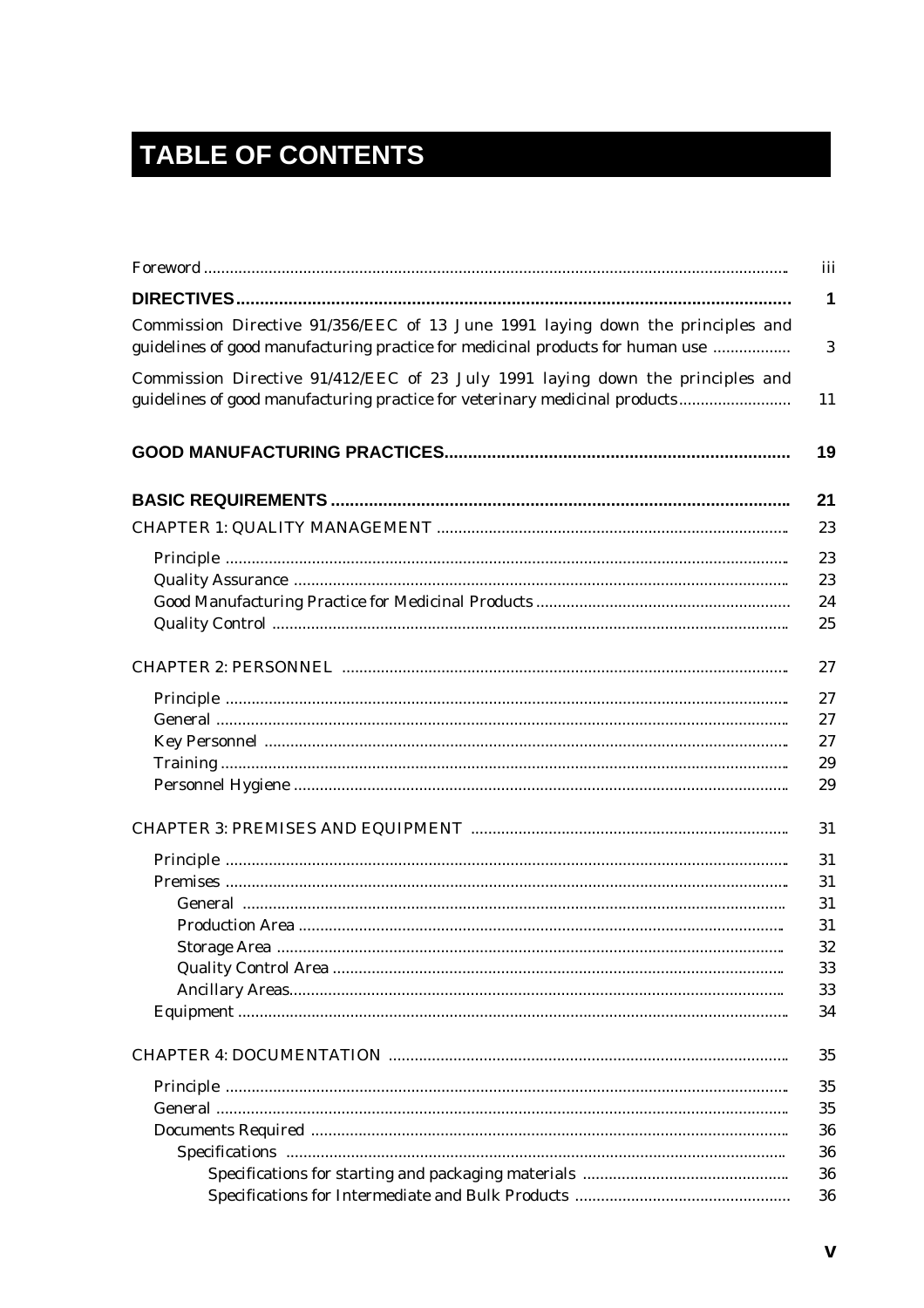|  | 36 |  |  |
|--|----|--|--|
|  |    |  |  |
|  | 37 |  |  |
|  | 38 |  |  |
|  | 39 |  |  |
|  | 39 |  |  |
|  | 39 |  |  |
|  | 40 |  |  |
|  | 40 |  |  |
|  | 40 |  |  |
|  | 43 |  |  |
|  | 43 |  |  |
|  | 43 |  |  |
|  | 44 |  |  |
|  | 45 |  |  |
|  | 45 |  |  |
|  | 46 |  |  |
|  | 46 |  |  |
|  | 46 |  |  |
|  | 48 |  |  |
|  | 48 |  |  |
|  |    |  |  |
|  | 49 |  |  |
|  | 49 |  |  |
|  | 49 |  |  |
|  | 49 |  |  |
|  | 50 |  |  |
|  | 50 |  |  |
|  | 51 |  |  |
|  | 53 |  |  |
|  | 53 |  |  |
|  | 53 |  |  |
|  | 53 |  |  |
|  | 54 |  |  |
|  | 54 |  |  |
|  |    |  |  |
|  | 55 |  |  |
|  | 55 |  |  |
|  | 55 |  |  |
|  | 55 |  |  |
|  | 57 |  |  |
|  | 57 |  |  |
|  |    |  |  |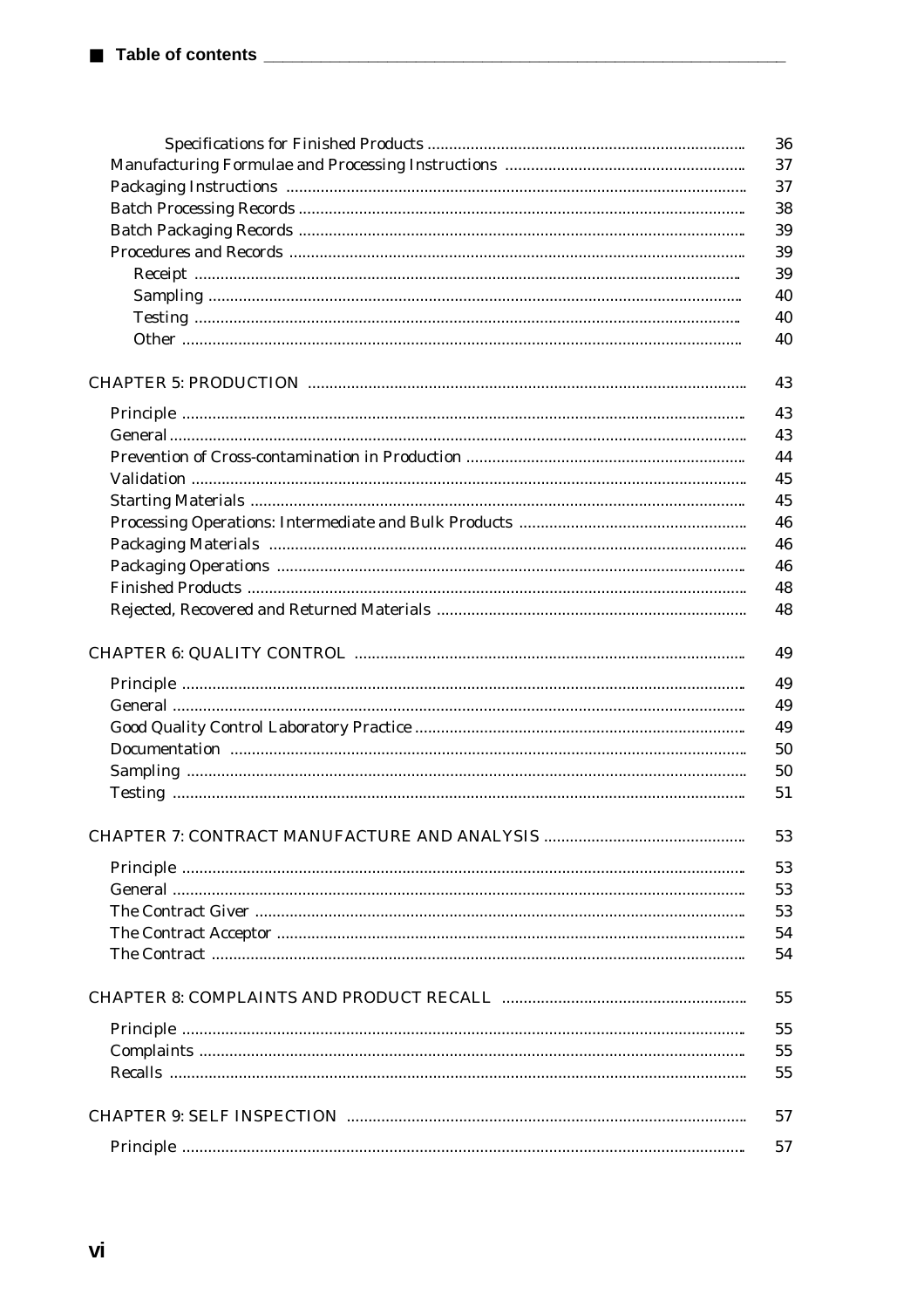|                                                                                      | 59             |
|--------------------------------------------------------------------------------------|----------------|
| Annex 1                                                                              | 61             |
|                                                                                      | 61             |
|                                                                                      | 61             |
|                                                                                      | 64             |
|                                                                                      | 64             |
|                                                                                      | 65             |
|                                                                                      | 65             |
|                                                                                      | 65             |
|                                                                                      | 67             |
|                                                                                      | 68             |
|                                                                                      | 68             |
|                                                                                      | 68             |
|                                                                                      | 70             |
|                                                                                      | 70             |
|                                                                                      | 71             |
|                                                                                      | 71             |
|                                                                                      | 71             |
|                                                                                      | 72             |
| Filtration of medicinal products which cannot be sterilised in their final container | 73             |
|                                                                                      |                |
|                                                                                      | 74             |
| Annex 2                                                                              | 75<br>75<br>75 |
|                                                                                      | 76             |
|                                                                                      | 77             |
|                                                                                      |                |
|                                                                                      |                |
|                                                                                      |                |
|                                                                                      |                |
|                                                                                      |                |
|                                                                                      |                |
|                                                                                      |                |
|                                                                                      |                |
| Annex 3                                                                              |                |
|                                                                                      |                |
|                                                                                      |                |
|                                                                                      |                |
|                                                                                      |                |
|                                                                                      |                |
|                                                                                      |                |
|                                                                                      |                |
| Manufacture of veterinary medicinal products other than immunologicals<br>Annex 4    |                |
|                                                                                      |                |
|                                                                                      |                |
|                                                                                      |                |
|                                                                                      |                |
|                                                                                      | 84             |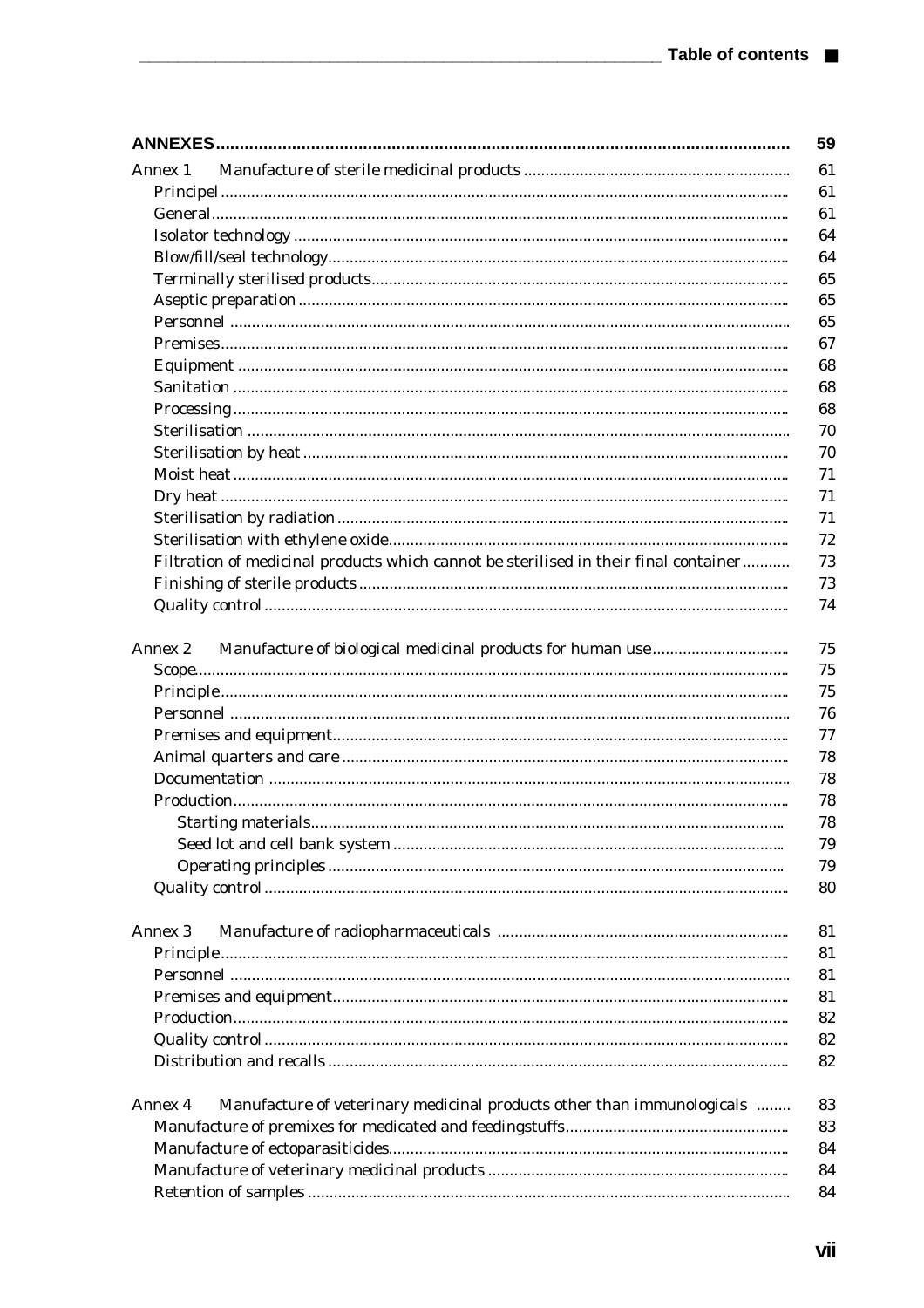|                                                                                         | 84  |
|-----------------------------------------------------------------------------------------|-----|
| Manufacture of immunological veterinary medicinal products<br>Annex 5                   | 85  |
|                                                                                         | 85  |
|                                                                                         | 85  |
|                                                                                         | 86  |
|                                                                                         | 88  |
|                                                                                         | 90  |
|                                                                                         | 90  |
|                                                                                         | 90  |
|                                                                                         | 90  |
|                                                                                         | 93  |
|                                                                                         |     |
| Annex 6                                                                                 | 95  |
|                                                                                         | 95  |
|                                                                                         | 95  |
|                                                                                         | 95  |
|                                                                                         | 96  |
|                                                                                         | 98  |
|                                                                                         | 98  |
| Annex 7                                                                                 | 99  |
|                                                                                         | 99  |
|                                                                                         | 99  |
|                                                                                         | 99  |
|                                                                                         | 99  |
|                                                                                         | 99  |
|                                                                                         | 99  |
|                                                                                         | 100 |
|                                                                                         | 100 |
|                                                                                         | 100 |
|                                                                                         |     |
| Annex 8                                                                                 | 103 |
|                                                                                         | 103 |
|                                                                                         | 103 |
|                                                                                         | 103 |
|                                                                                         | 104 |
| Annex 9                                                                                 | 105 |
|                                                                                         | 105 |
|                                                                                         | 105 |
|                                                                                         | 105 |
|                                                                                         |     |
| Manufacture of pressurised metered dose aerosol preparations for inhalation<br>Annex 10 | 107 |
|                                                                                         | 107 |
|                                                                                         | 107 |
|                                                                                         | 107 |
|                                                                                         | 107 |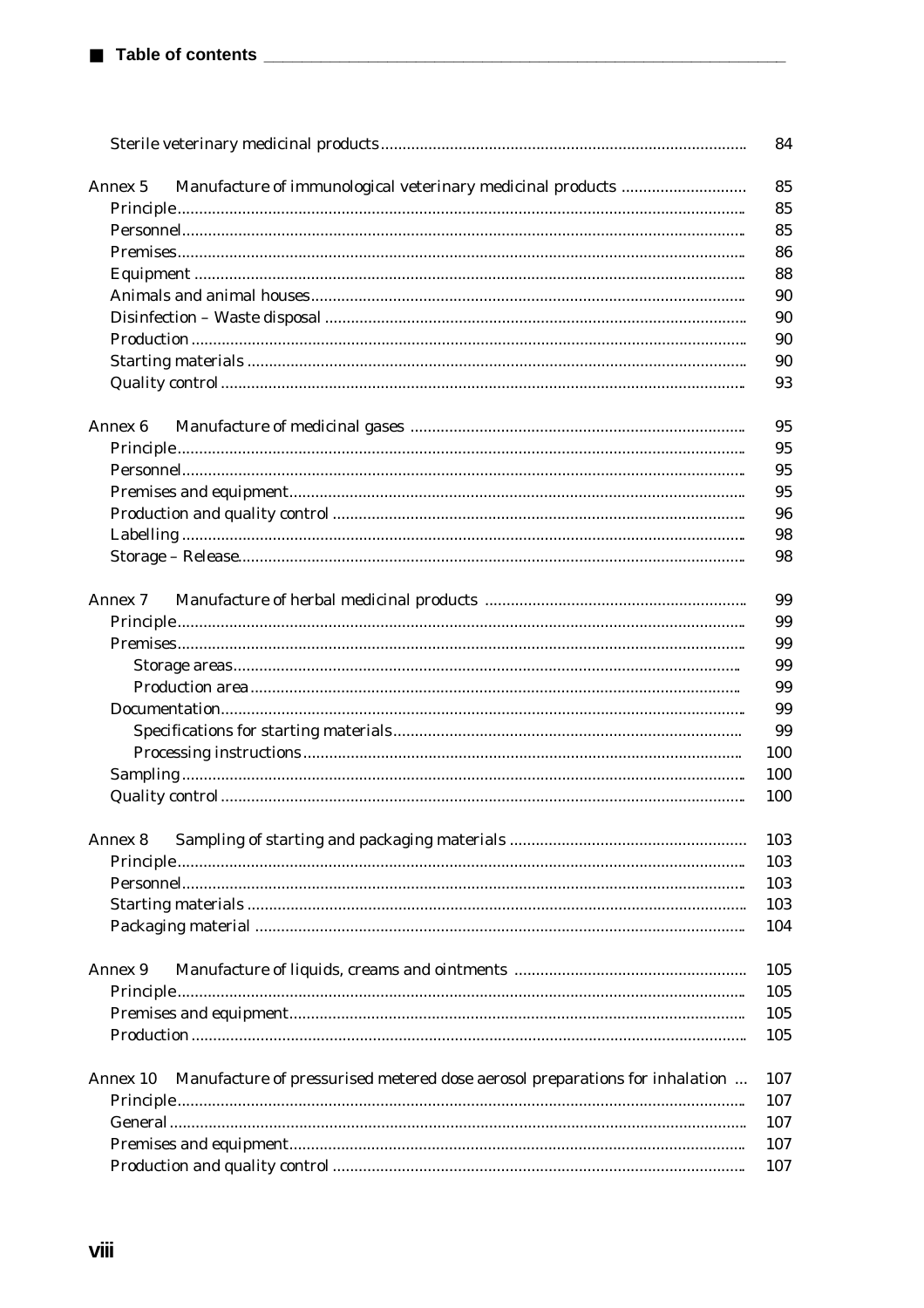| Use of ionising radiation in the manufacture of medicinal products<br>Annex 12 |  |
|--------------------------------------------------------------------------------|--|
|                                                                                |  |
|                                                                                |  |
|                                                                                |  |
|                                                                                |  |
|                                                                                |  |
|                                                                                |  |
|                                                                                |  |
|                                                                                |  |
|                                                                                |  |
|                                                                                |  |
|                                                                                |  |
|                                                                                |  |
|                                                                                |  |
|                                                                                |  |
|                                                                                |  |
|                                                                                |  |
|                                                                                |  |
|                                                                                |  |
|                                                                                |  |
|                                                                                |  |
|                                                                                |  |
|                                                                                |  |
|                                                                                |  |
|                                                                                |  |
|                                                                                |  |
|                                                                                |  |
|                                                                                |  |
|                                                                                |  |
|                                                                                |  |
|                                                                                |  |
|                                                                                |  |
|                                                                                |  |
|                                                                                |  |
|                                                                                |  |
|                                                                                |  |
|                                                                                |  |
|                                                                                |  |
|                                                                                |  |